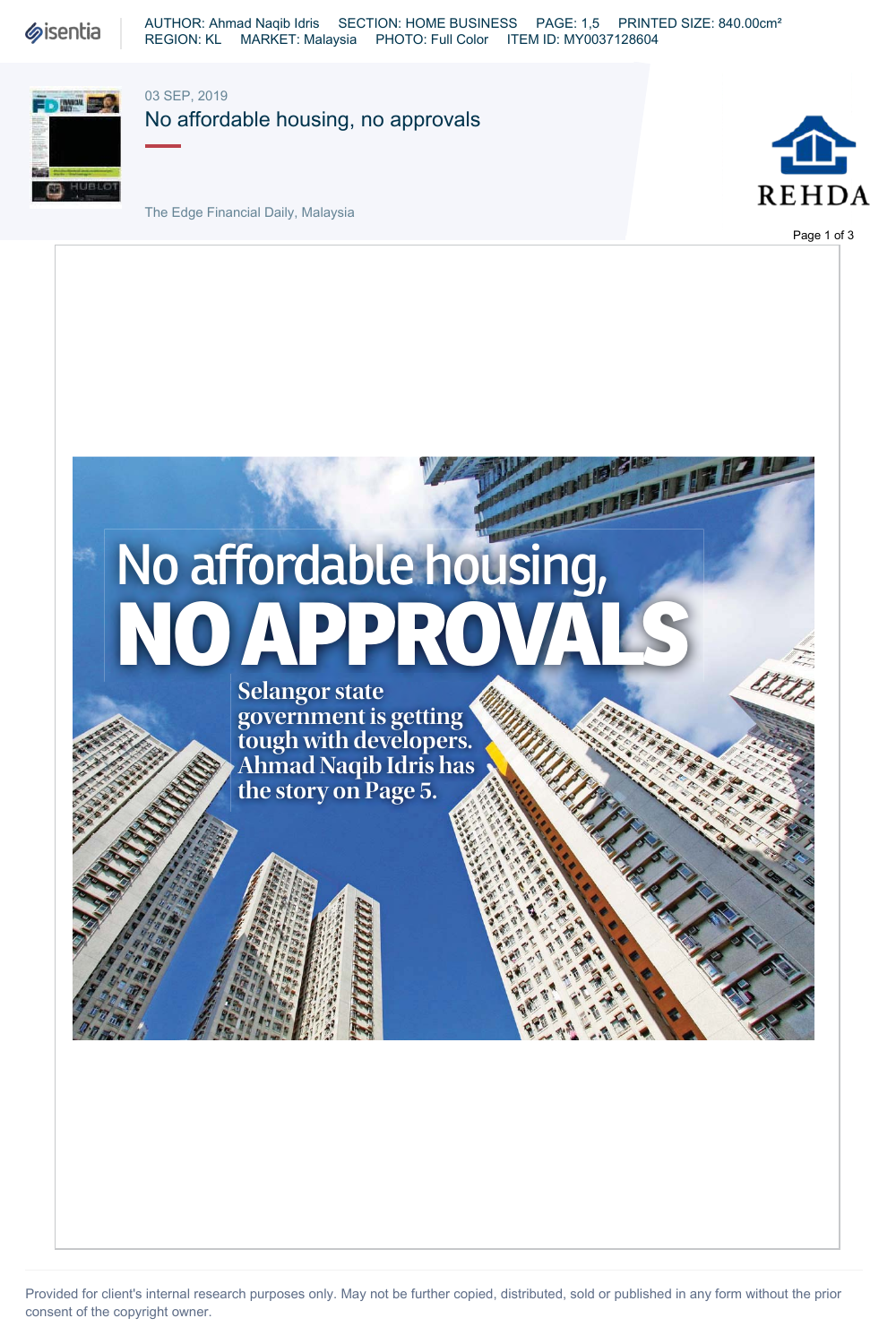**Sisentia** 



#### 03 SEP, 2019

No affordable housing, no approvals

The Edge Financial Daily, Malaysia



Page 2 of 3

## No affordable housing, no approvals

government said the option has always been available, adding it is an action of "last resort". "If the developer is awaiting ap-

#### Selangor state government is getting tough with developers

#### **BY AHMAD NAQIB IDRIS**

KUALA LUMPUR: The Selangor state government has decided to withhold the necessary approvals for developers who do not meet its aff ordable housing quota, in a bid to rein in defiant ones who delay the construction of affordable units in their projects. According to the state govern-

ment, any developments approved by its local councils, such as the Shah Alam City Council or the Pet-aling Jaya City Council, are required to prioritise the construction of affordable units. This means such units are to be built in the first phase<br>of the project's development, or concurrently with other residential units. This is the condition imposed<br>on developers upon the issuance of<br>a development order by the local

government. "Failure to comply could result er the punitive in punitive action by the respective local government, including the suspension of the development order, building plan approval and also the issuance of the certifi cate of fitness," the state government said<br>in an email response to questions<br>from *The Edge Financial Daily*.

Selangor has fixed a ratio of be-<br>tween 15% and 40% of each devel-<br>opment be made up of affordable

housing — depending on the local-ity and size of development land — for aff ordable housing units priced below RM250,000.

Based on this, it has identified a few developments with a mismatch<br>between the number of affordable and non-affordable units, and has

issued notices to the developers to<br>warn them to take the necessary<br>steps to rectify the non-compliance.<br>"The latest housing policy<br>(Dasar Rumah Selangorku) has<br>been strengthened in order to en-<br>hance the approval process idential developments in Selangor. The Selangor state government is<br>optimistic about reduc-<br>ing the mismatch of

supply and demand of aff ordable hous-

ing in the state," it said. Asked whethaction was a new measure, the state

proval for a new project, we will<br>hold their application until they<br>have settled their [affordable housing] obligations for current property developments," it said.

#### **Developers say they are in the dark**

But when contacted, most property players said they were not aware that the state government is now resorting to such actions.

Real estate agency Rahim & Co<br>
International Sdn Bhd chief exec-<br>
utive officer Siva Shanker said it<br>
is "peculiar" that developers do not know that the state govern-ment can take such an action if it has been an available option all the while.

If the suspension of the necessary approvals result in a de-veloper not being able to meet

> Siva: The state should provide cheaper land, or better yet, free land to developers for them to build affordable homes. **Photo by Low Yen Yeing/ EdgeProp.my**

the date set for delivery of vacant possession — which is usually be-tween 24 months and 36 months from the signing of the sale and purchase agreement — Siva said<br>the developer could suffer from<br>liquidated agreed damages and a<br>late delivery penalty of 10% of the<br>price of the property per annum.<br>Meanwhile, he pointed out that<br>margins are near non-existe

affordable units, which may make it difficult for some developers to build the required units in the first<br>phase of a development. "It is understandable that the bigger de-velopers would be able to meet the aff ordable housing quota, but what about the small- to medium-sized

developers? What about boutique<br>developers?"<br>"The state has to be involved<br>in the development of affordable<br>housing units. Developers are cap-<br>italists — their purpose is to make<br>money and they cannot make mon-<br>ey by selli should provide cheaper land, or<br>better yet, free land to developers<br>for them to build affordable homes."

However, if the affordable housing quota requirement has been clearly stated in the law, then it is fair for the state government to take the necessary actions against developers who do not comply, he added.

#### **Less to affordable u delayed by government red tape, CEO claims**

A chief executive officer (CEO) of a listed property company also said he was not aware of the state gov-ernment's move to suspend ap-provals if aff ordable housing quotas are not met, but shared that most developers are on board with the<br>government's measures to provide<br>more affordable housing. "Maybe a<br>few developers have failed to meet the quota. The government could be<br>threatening these developers to get them to buck up, but it remains to

be seen if they will follow through with it," he said. To this developer, the issue is not about meeting the quotas but rather the slowness of the state government in releasing the list of approved applicants for the Rumah Selangorku projects, despite the units having already been complet-ed. Th is means the aff ordable units are ready but its intended buyers cannot own it yet due to red tape.

"We hope the government will<br>be more efficient and quick in re-<br>leasing the list of approved appli-<br>cants," the CEO said.

Provided for client's internal research purposes only. May not be further copied, distributed, sold or published in any form without the prior consent of the copyright owner.